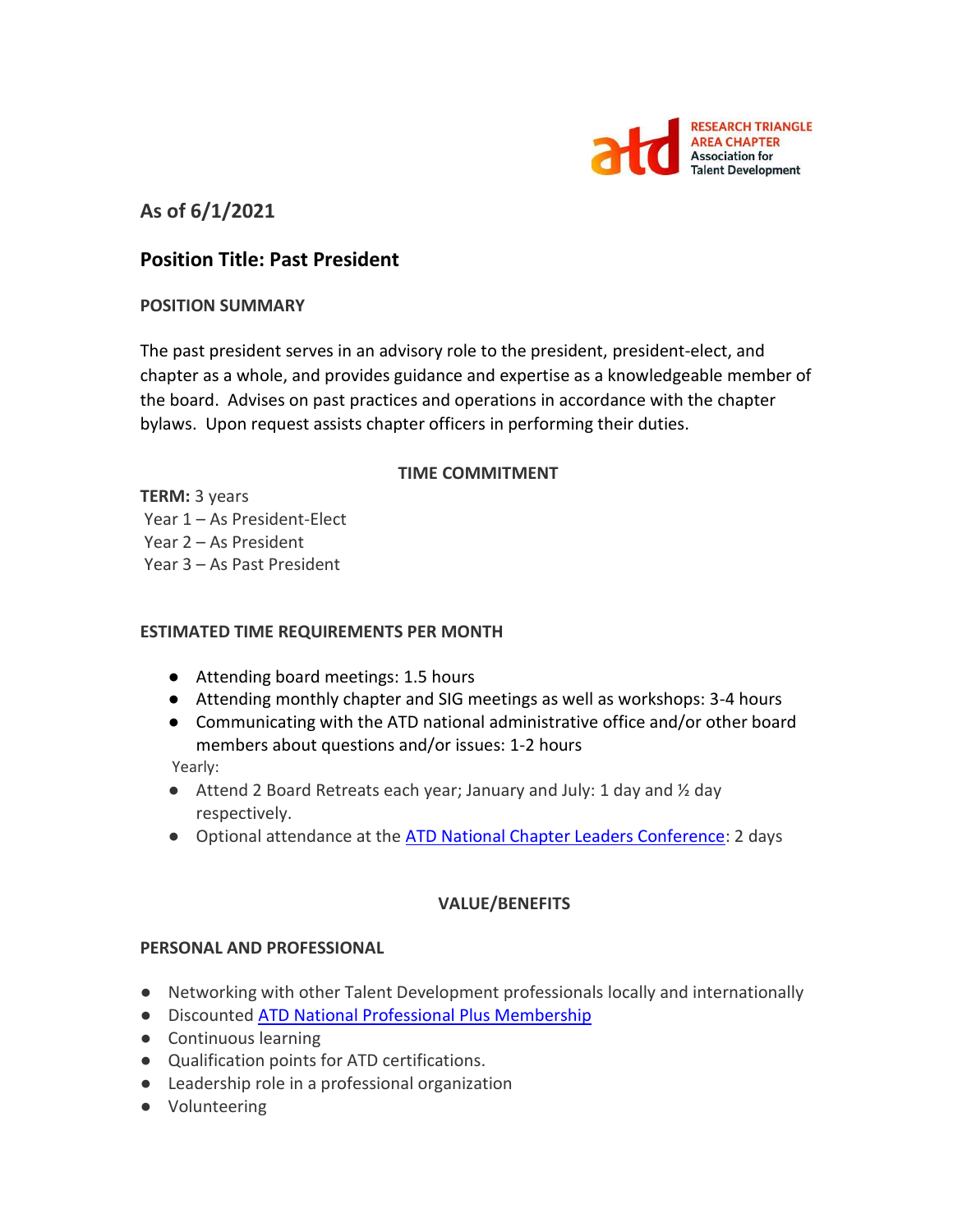- Invitation, Free Registration, and stipend for hotel & travel to ATD National Chapter [Leaders Conference](https://events.td.org/Chapter-Leaders-Conference)
- Preferred seating at the [ATD International Conference](https://www.td.org/events) & Invitation to "Chapter Leadership Day" held during the International Conference.

## **RESPONSIBILITIES**

### **OPERATIONS**

- Provide encouragement, support, resources, feedback to individual Board members, especially President and President-Elect.
- Serves as acting president if both the president and president-elect are unavailable.
- Prepares submissions for Chapter Excellence Award nominations, if applicable
- Works with leadership to co-host the December Membership Appreciation program.

## **BOARD ROLE**

- Attends and participates in monthly board meetings, chapter meetings, meetings with ATD National Advisor of Chapters, ATD International Conference & Exposition, and ATD Chapter Leaders Conference (ALC).
- Participates in other chapter events, committee meetings, and workshops as available.
- Represents chapter professionally and ethically in all business functions/organizational activities.
- Participates in the development and implementation of short-term and longterm strategic planning for the chapter.

## **QUALIFICATIONS**

- Effective verbal communication, leadership, diplomacy, personal interaction, problem-solving, and meeting management.
- Ability to lead a committee, delegate tasks, and monitor progress.
- Ability to build, motivate, and lead a team of volunteers.
- Ability to plan, organize, and evaluate chapter activities.
- Time available to fully participate in chapter and board meetings and represent the chapter regionally and nationally.
- Member of ATD International and ATD-RTA member in good standing.